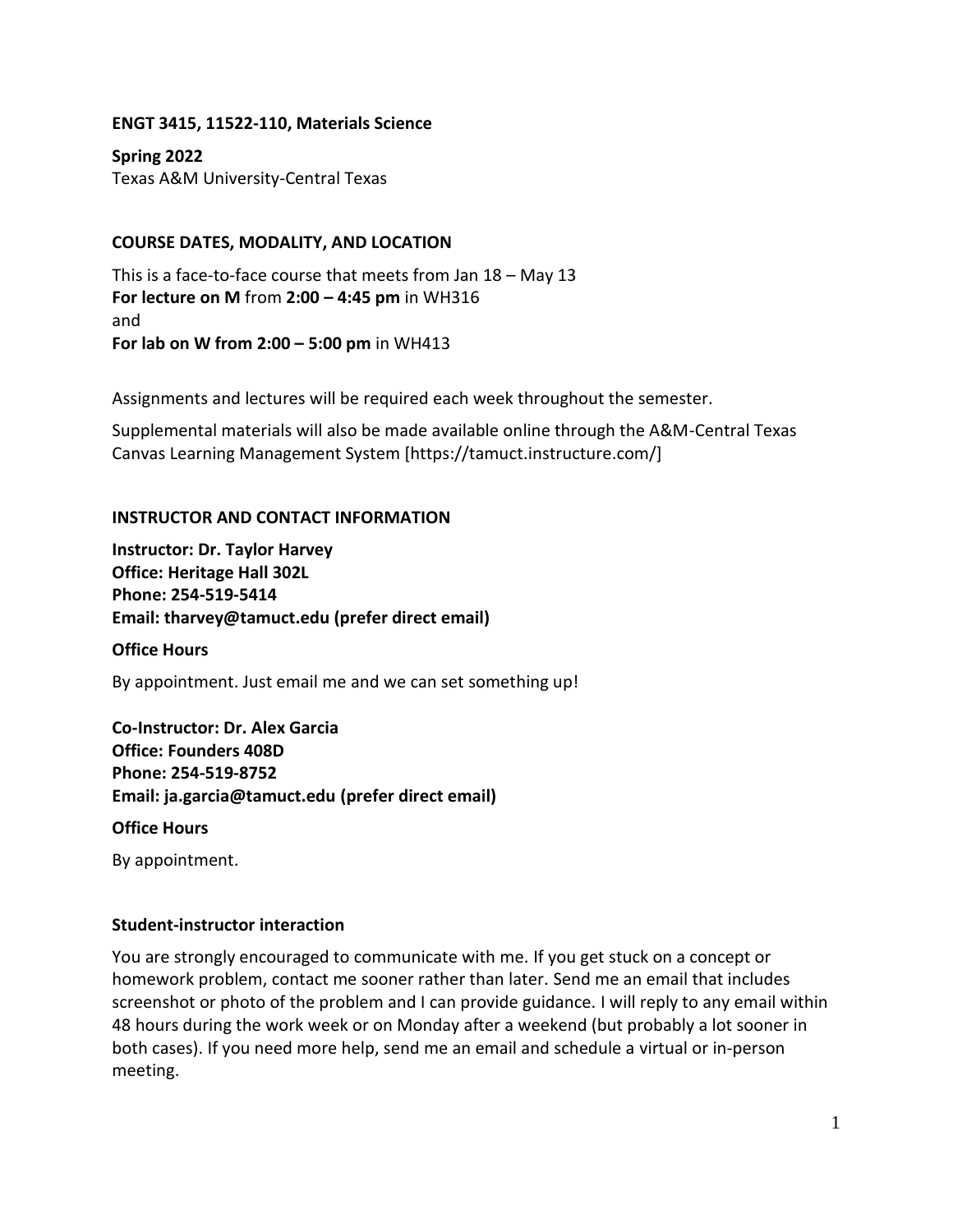# **Emergency Warning System for Texas A&M University-Central Texas**

**SAFEZONE.** SafeZone provides a public safety application that gives you the ability to call for help with the push of a button. It also provides Texas A&M University-Central Texas the ability to communicate emergency information quickly via push notifications, email, and text messages. All students automatically receive email and text messages via their myCT accounts.

Downloading SafeZone allows access to push notifications and enables you to connect directly for help through the app.

You can download SafeZone from the app store and use your myCT credentials to log in. If you would like more information, you can visit the **[SafeZone](http://www.safezoneapp.com/)** website [www.safezoneapp.com].

To register SafeZone on your phone, please follow these 3 easy steps*:*

- 1. Download the SafeZone App from your phone store using the link below:
	- o [iPhone/iPad:](https://apps.apple.com/app/safezone/id533054756) [https://apps.apple.com/app/safezone/id533054756]
	- o [Android Phone / Tablet](https://play.google.com/store/apps/details?id=com.criticalarc.safezoneapp)

[https://play.google.com/store/apps/details?id=com.criticalarc.safezoneapp]

- 2. Launch the app and enter your myCT email address (e.g. {name}@tamuct.edu)
- 3. Complete your profile and accept the terms of service

# **COURSE INFORMATION**

## **Course Overview and description**

Study of the structure and properties of metallic and nonmetallic materials. This course covers material microstructure; phase diagrams; thermal, optical, electrical properties; testing and failure analysis; and corrosion.

# **Course Objective or Goal Student Learning Outcomes**

- 1. Describe various groups of materials, different material properties and the types of atomic bonding present in different materials.
- 2. Classify and analyze crystalline structures and crystalline defects
- 3. Explain mechanical behaviors of materials and apply the knowledge to conduct mechanical behavior experiments and analyze the results
- 4. Explain thermal behaviors of materials and apply the knowledge to conduct thermal behavior experiments and analyze the results
- 5. Recite the fundamentals of phase diagrams and microstructure development
- 6. Define structural, electronic, optical, and magnetic materials and apply the knowledge to perform materials selection for engineering design based on application requirements

# **Required Reading and Textbook(s)**

Materials Science and Engineering: An Introduction, 10th Edition. Callister, Wiley Science

Required Laboratory Equipment: Safety goggles and a temporary lab coat (available from the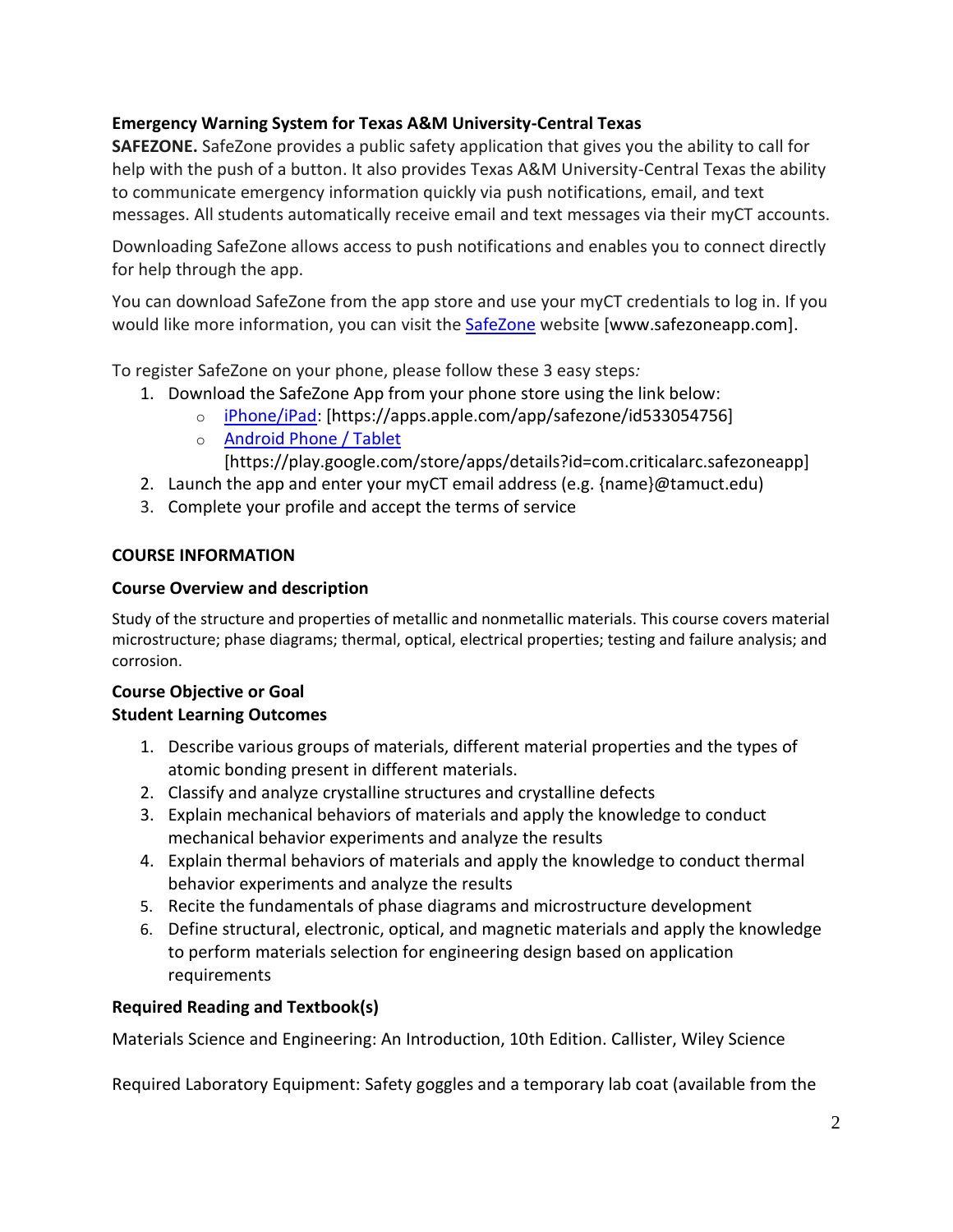#### Bookstore)

#### **COURSE REQUIREMENTS**

The course will involve homework, exams, a research critique project, and laboratory reports.

**Homework** (25 weighted pts in total) will be assigned on an approximately weekly basis throughout the semester (SLO 1-6).

**Laboratory Reports** (10 weighted pts in total) will be due each week on Canvas before the start of the next lab. Two formats will be used for lab reports. Some labs will be reported on an assigned handout form. Other labs will be reported via lab reports. Lab reports will be graded on the following rubric. (SLO 1-6)

Laboratory Report Grading Rubric - 10 points total possible *Introduction* (2 points) Background (0.5 pt): Is context provided for the study? Hypothesis (0.5 pt): Is the hypothesis stated clearly, and is it well-justified? Predictions (0.5 pt): Are explicit predictions made that follow from the hypothesis?

#### *Results* (5 points)

Graphs, charts, tables (2 pt): Are all relevant figures included? Are figures and axes labeled appropriately? Do they only contain appropriate information? Are the tables redundant with the figures?

Description in text (1 pt): Does the text adequately describe the results of the study? Statistics (1 pt): Are the appropriate statistics included for this study? (e.g., mean, standard deviation, test statistic, p-value)

Handout (1 pt): Is the lab handout (if applicable) attached and appropriately filled out.

#### *Discussion* (3 points)

Are the results related back to the hypothesis and predictions? (1 point) Is the general significance of the study discussed? (0.5 pts) Independent thought (0.5 points): Did the student contribute ideas besides those discussed in lab?

*Potential Deductions* Grammar, Organization, and Mechanics (up to 2 point) Conciseness (up to 1 point)

Lab reports will be expected from all students.

Two **Laboratory Exams** (2.5 weighted pts each) will be given during the semester and administered on canvas. (SLO 1-6)

A **Project** (15 weighted pts total) will be conducted during the semester. Students will select a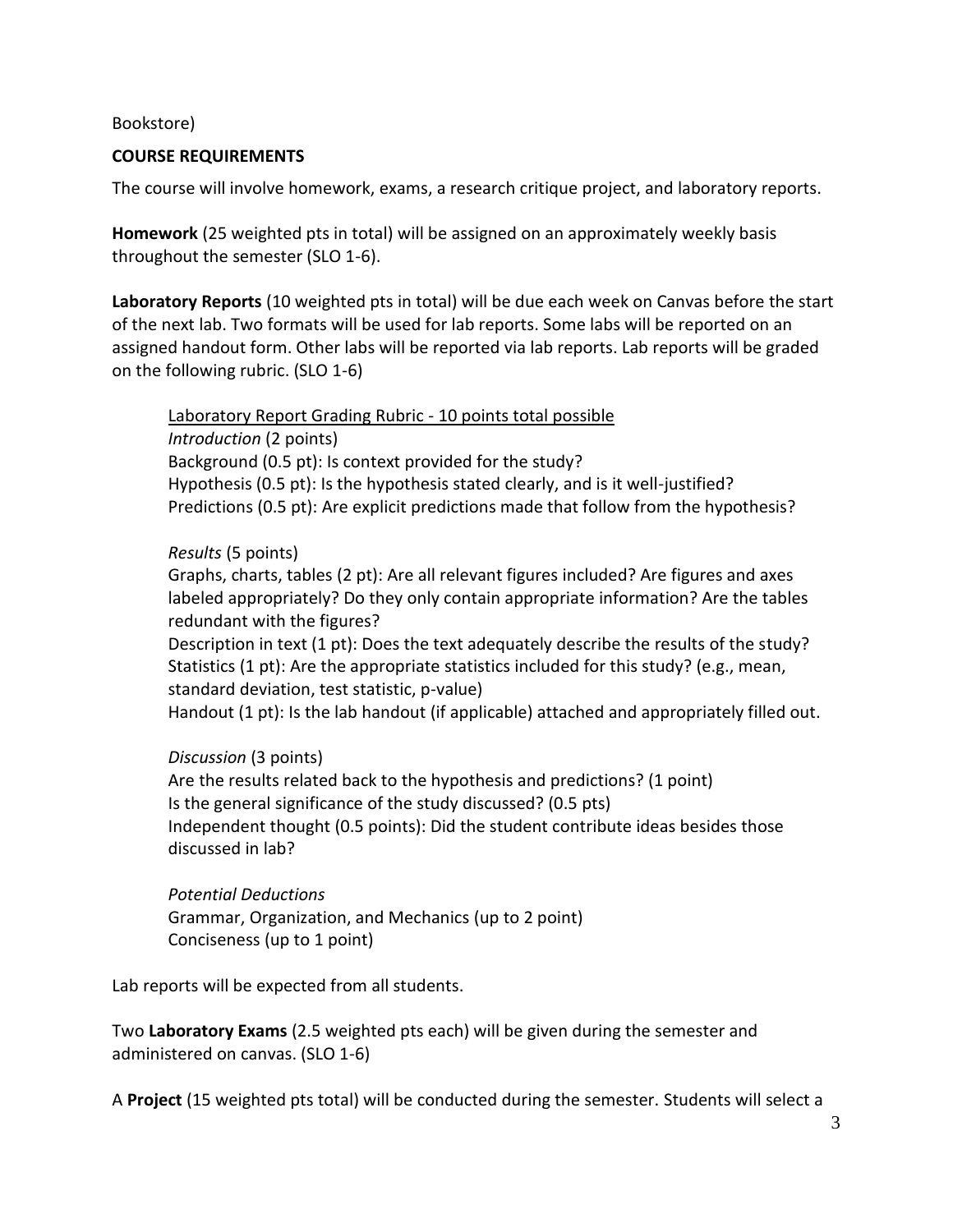peer reviewed article and have it approved by the instructor. The final project deliverables will be 5 page report evaluating the article and an 8 minute in class presentation. The project will be graded up to 100 pts and then scaled to the 15 pt weight. Grading will be according to the rubric at the end of the syllabus (Primary Research Article Critique Rubric). The project can utilize any style guide, but must be formatted and referenced. The style guide must be included in an appendix. (SLO 1-6)

Two **Midterm Exams** (15 weighted pts each) and a *Comprehensive* **Final Exam** (15 weighted pts) will be given during the semester. (SLO 1-6)

| Activity           | Points | % of Final Grade |
|--------------------|--------|------------------|
| Homework           | 25     | 25               |
| Project            | 15     | 15               |
| Laboratory Reports | 10     | 10               |
| Laboratory Exams   |        |                  |
| Midterm Exams      | 30     | 30               |
| Final Exam         |        |                  |

# **Grading Criteria Rubric and Conversion**

Course Grades will be assigned by the following scale based on weighted grade percentage:

| Grade | Weighted Grade (%) |
|-------|--------------------|
|       | $>= 90.00$         |
| R     | 80.00 - 89.99      |
| r     | 70.00 - 79.99      |
|       | $60.00 - 69.99$    |
|       | <60.00             |

# **Posting of Grades**

All turned-in work will be graded within 2 weeks and results posted on Canvas.

#### **Grading Policies**

#### *Late Work*

Late work without penalty will not be accepted without **prior** approval. You must plan your time well in order to turn things in on time. If there are extenuating circumstances, an individual extension may be granted after speaking with the instructor. Emergencies will be accommodated.

Late work will have a 10% deduction for each calendar day the activity is turned in late (90% maximum score for a project turned in 1 day late, 80% for 2 days late, etc.), but no submissions will be accepted greater than 5 days late. Scores for late projects will be determined using this formula: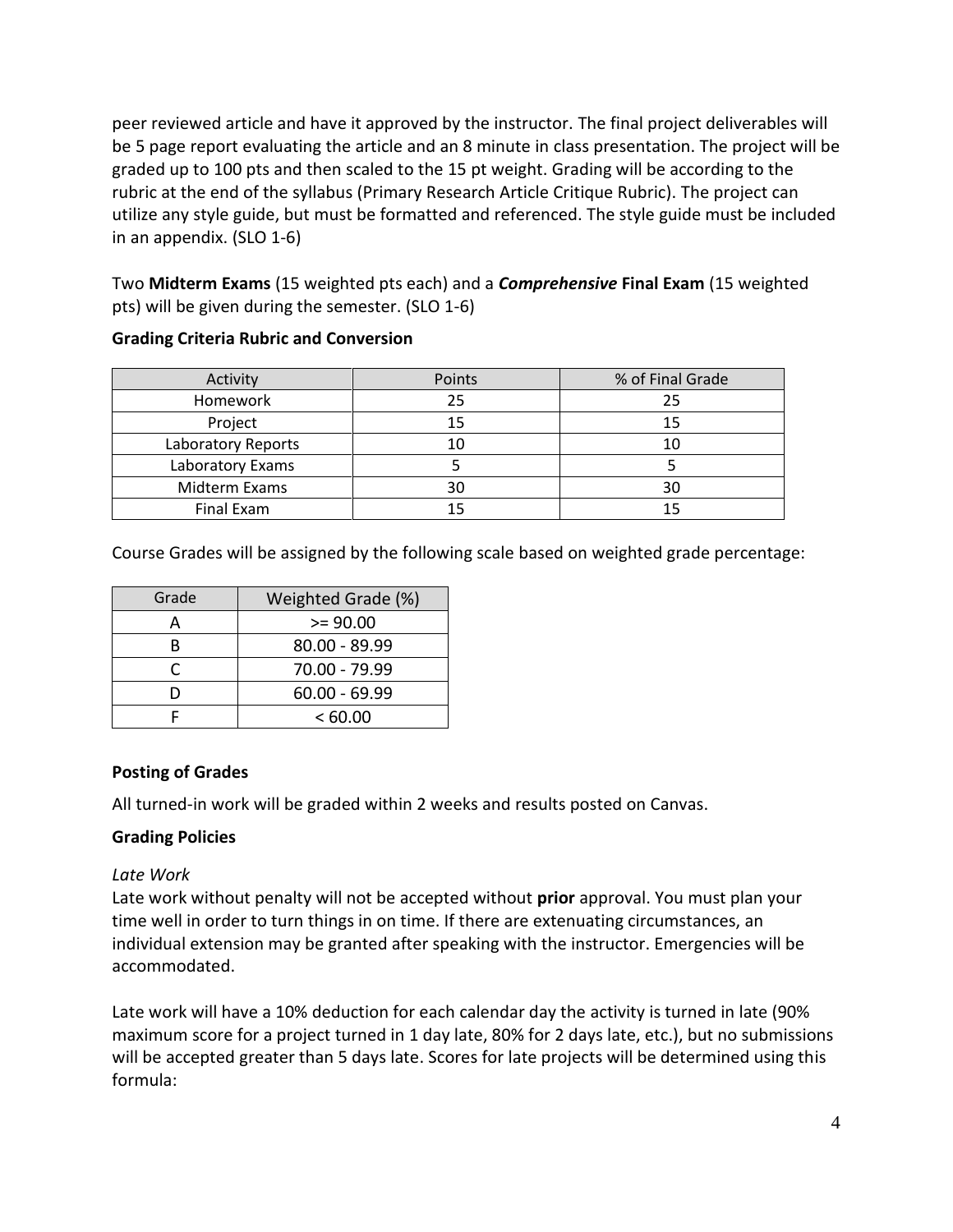'Grade Recorded' = 'Grade Earned if not late' \* 'maximum percent based on days late'.

## *Missed exams*

Exams will be administered either in the classroom, on Canvas, during a Webex session, or selfadministered. Proctorio, a remote proctoring program integrated into Canvas, may be used during exams. Exams will be administered at a specific time or during a designated time period. Exam timing and instructions will be communicated during lecture and on Canvas.

If you cannot make an exam session/period, you **must** schedule an alternative time period beforehand. Extenuating circumstances will be considered after speaking with the instructor. Emergencies will be accommodated. All exams must be taken within 1 week of the original exam period.

## *Plagiarism*

It is the responsibility of the student to understand plagiarism and avoid it completely. Contact me if you have any questions about what constitutes plagiarism. Any assignment deemed to be plagiarized by the instructor will receive a zero, even if the plagiarism is the result of a misunderstanding or ignorance. A second plagiarism offense will lead to a failing grade in the course.

# *Appeals*

If the student wishes to appeal a grade, they must do so within 1 week of receiving the graded paper. Students should save all their work to ensure that no clerical errors are made in grade reporting.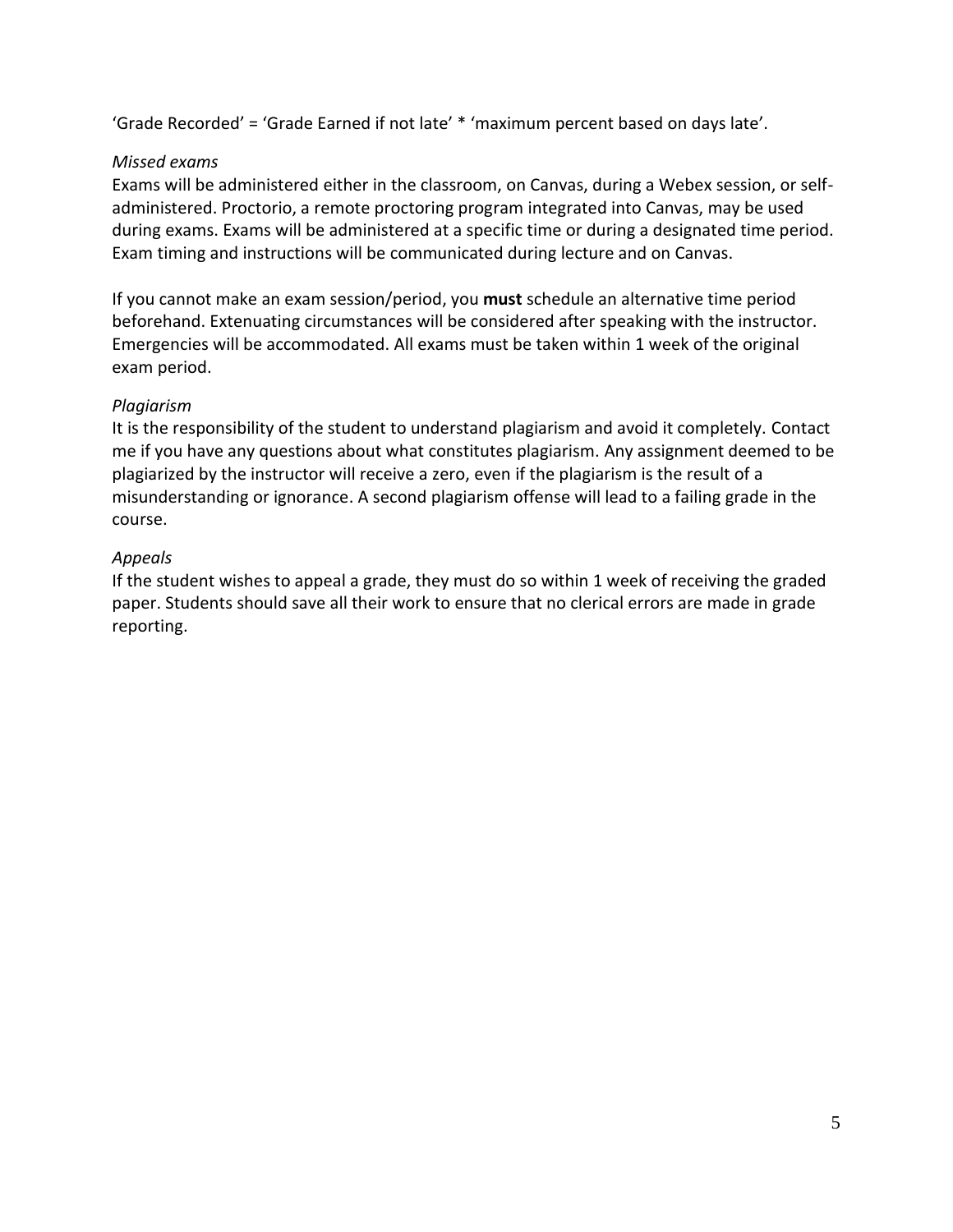## **COURSE OUTLINE AND CALENDAR**

#### **Complete Course Calendar**

A tentative schedule is shown below. Modifications to this schedule may be made at the discretion of the instructor(s).

| <b>ENGT 3415: Tentative Schedule</b> |                                |            |                 |  |
|--------------------------------------|--------------------------------|------------|-----------------|--|
| Week/Dates                           | Lecture Topics (Monday)        | Reading    | Lab (Wednesday) |  |
| 1- Jan 17, 20                        | MLK day, Bonding and Structure | 1, 2       | Intro Lecture   |  |
| 2- Jan 24, 27                        | <b>Crystal Structures</b>      | 3          | 1               |  |
| 3- Jan 31, 3                         | Defects, Diffusion             | 4, 5       | 2               |  |
| 4- Feb 7, 10                         | Mech Properties                | 6          | 3               |  |
| 5- Feb 14, 17                        | <b>Mech Properties</b>         | 6          | 4               |  |
| 6- Feb 21, 24                        | Strengthening, Failure         | 7,8        | 5               |  |
| 7- Feb 28, 3                         | Failure, Phases                | 8, 9, 10   | 6               |  |
| 8- Mar 7, 10                         | Exam 1                         |            | Lab Exam 1      |  |
| 9- Mar 14, 17                        | <b>Spring Break</b>            |            |                 |  |
| 10- Mar 21, 24                       | Metal Alloys, Ceramics         | 11, 12, 13 | 7               |  |
| 11- Mar 28, 31                       | Polymers, Composites           | 14, 15, 16 | 8               |  |
| 12- Apr 4, 7                         | Electrical, Optical            | 18, 21     | 9               |  |
| 13- Apr 11, 14                       | Magnetic, Thermal              | 20, 19     | 10              |  |
| 14- Apr 18, 21                       | Corrosion, Nano                | 17         | 11              |  |
| 15- Apr 25, 28                       | Presentations, Review          |            | 12              |  |
| 16- May 2, 5                         | Exam 2                         |            | Lab Exam 2      |  |
| 17- May 9, 12                        | Final                          |            | No Lab          |  |

#### **Important University Dates**

See the Academic Calendar:<https://www.tamuct.edu/registrar/academic-calendar.html>

#### **TECHNOLOGY REQUIREMENTS AND SUPPORT**

Computer access will be needed to complete homework and projects.

#### **Technology Requirements**

This course will use the A&M-Central Texas Instructure Canvas learning management system. **We strongly recommend the latest versions of Chrome or Firefox browsers. Canvas no longer supports any version of Internet Explorer.**

Logon to A&M-Central Texas Canvas [https://tamuct.instructure.com/] or access Canvas through the TAMUCT Online link in myCT [https://tamuct.onecampus.com/]. You will log in through our Microsoft portal.

Username: Your MyCT email address. Password: Your MyCT password

#### **Canvas Support**

Use the Canvas Help link, located at the bottom of the left-hand menu, for issues with Canvas. You can select "Chat with Canvas Support," submit a support request through "Report a Problem," or call the Canvas support line: 1-844-757-0953.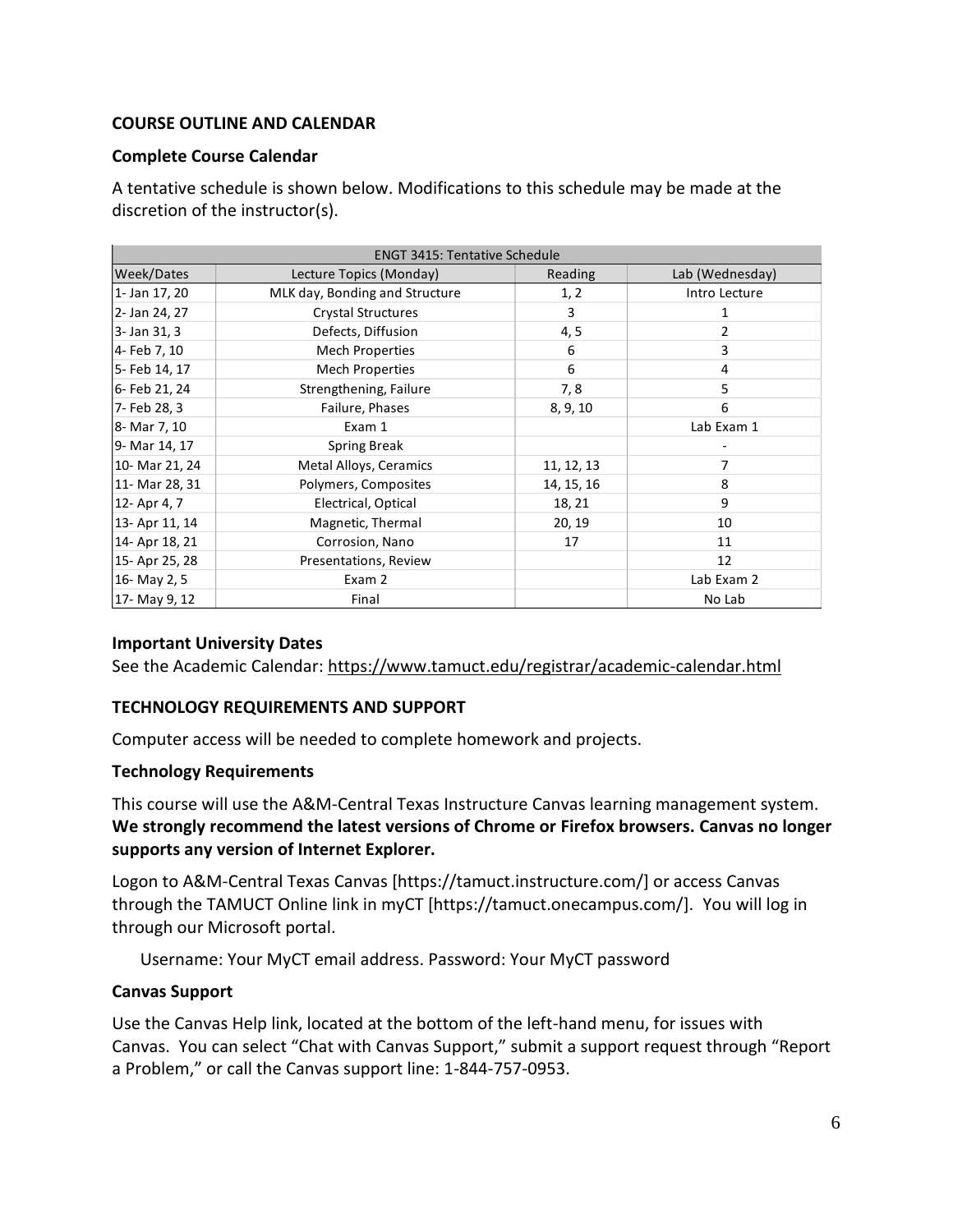For issues related to course content and requirements, contact your instructor.

## **Online Proctored Testing**

A&M-Central Texas uses Proctorio for online identity verification and proctored testing. This service is provided at no direct cost to students. If the course requires identity verification or proctored testing, the technology requirements are: Any computer meeting the minimum computing requirements, plus web camera, speaker, and microphone (or headset). Proctorio also requires the Chrome web browser with their custom plug in.

# **Other Technology Support**

For log-in problems, students should contact Help Desk Central, 24 hours a day, 7 days a week

Email: [helpdesk@tamu.edu](mailto:helpdesk@tamu.edu) Phone: (254) 519-5466 [Web Chat:](http://hdc.tamu.edu/) [http://hdc.tamu.edu] *Please let the support technician know you are an A&M-Central Texas student.*

# **UNIVERSITY RESOURCES, PROCEDURES, AND GUIDELINES**

## **Drop Policy**

If you discover that you need to drop this class, you must complete the [Drop Request](https://dynamicforms.ngwebsolutions.com/casAuthentication.ashx?InstID=eaed95b9-f2be-45f3-a37d-46928168bc10&targetUrl=https%3A%2F%2Fdynamicforms.ngwebsolutions.com%2FSubmit%2FForm%2FStart%2F53b8369e-0502-4f36-be43-f02a4202f612) Dynamic Form through Warrior Web.

[https://dynamicforms.ngwebsolutions.com/casAuthentication.ashx?InstID=eaed95b9-f2be-45f3-a37d-

46928168bc10&targetUrl=https%3A%2F%2Fdynamicforms.ngwebsolutions.com%2FSubmit%2F Form%2FStart%2F53b8369e-0502-4f36-be43-f02a4202f612].

Faculty cannot drop students; this is always the responsibility of the student. The Registrar's Office will provide a deadline on the Academic Calendar for which the form must be completed. Once you submit the completed form to the Registrar's Office, you must go into Warrior Web and confirm that you are no longer enrolled. If you still show as enrolled, FOLLOW-UP with the Registrar's Office immediately. You are to attend class until the procedure is complete to avoid penalty for absence. Should you miss the drop deadline or fail to follow the procedure, you will receive an F in the course, which may affect your financial aid and/or VA educational benefits.

# **Academic Integrity**

Texas A&M University-Central Texas values the integrity of the academic enterprise and strives for the highest standards of academic conduct. A&M-Central Texas expects its students, faculty, and staff to support the adherence to high standards of personal and scholarly conduct to preserve the honor and integrity of the creative community. Any deviation by students from this expectation may result in a failing grade for the assignment and potentially a failing grade for the course. All academic misconduct concerns will be referred to the Office of Student Conduct. When in doubt on collaboration, citation, or any issue, please contact your instructor before taking a course of action.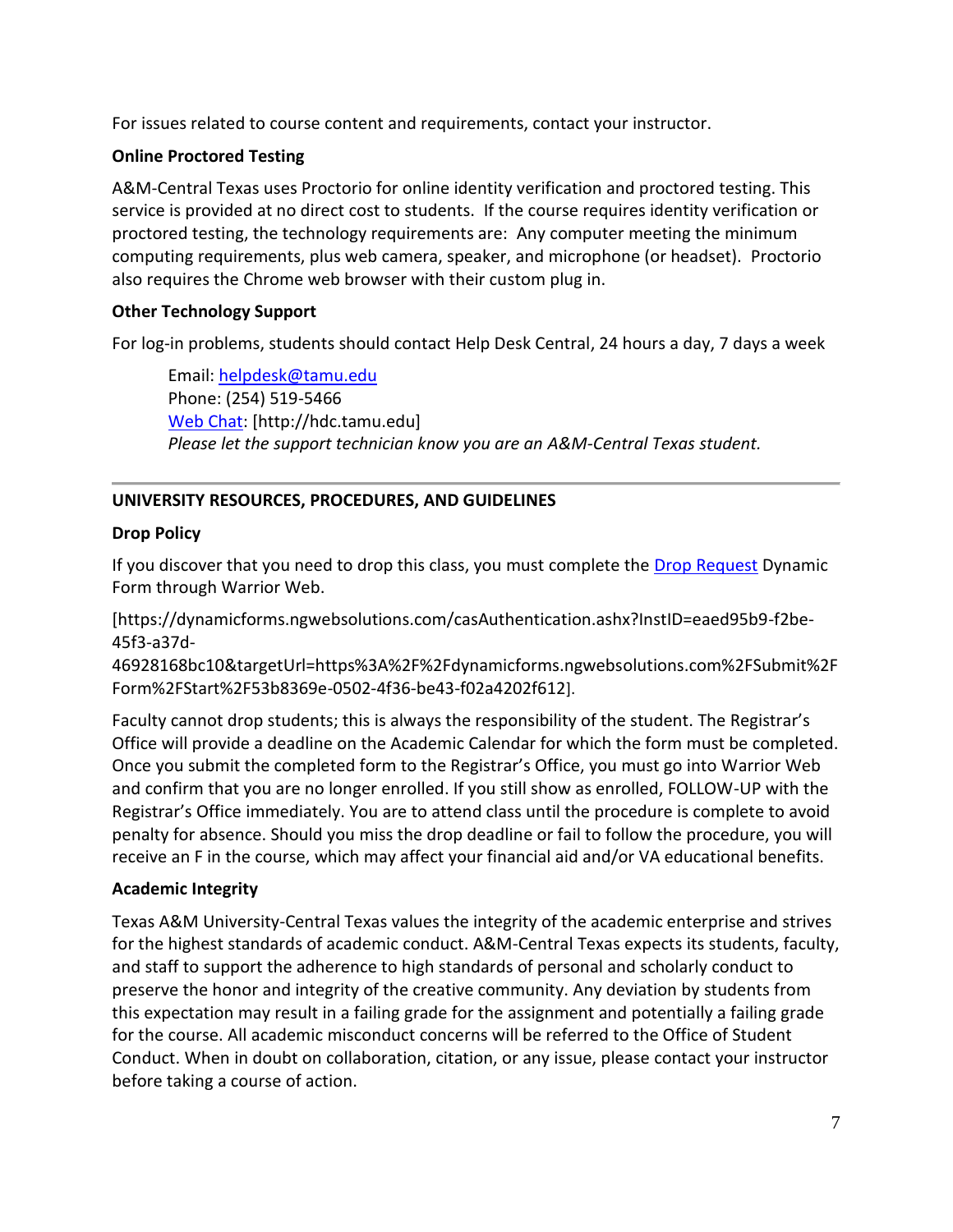For more [information](https://nam04.safelinks.protection.outlook.com/?url=https%3A%2F%2Fwww.tamuct.edu%2Fstudent-affairs%2Fstudent-conduct.html&data=04%7C01%7Clisa.bunkowski%40tamuct.edu%7Ccfb6e486f24745f53e1a08d910055cb2%7C9eed4e3000f744849ff193ad8005acec%7C0%7C0%7C637558437485252160%7CUnknown%7CTWFpbGZsb3d8eyJWIjoiMC4wLjAwMDAiLCJQIjoiV2luMzIiLCJBTiI6Ik1haWwiLCJXVCI6Mn0%3D%7C1000&sdata=yjftDEVHvLX%2FhM%2FcFU0B99krV1RgEWR%2BJ%2BhvtoR6TYk%3D&reserved=0) regarding the Student Conduct process, [https://www.tamuct.edu/student-affairs/student-conduct.html].

If you know of potential honor violations by other students, you may [submit](https://nam04.safelinks.protection.outlook.com/?url=https%3A%2F%2Fcm.maxient.com%2Freportingform.php%3FTAMUCentralTexas%26layout_id%3D0&data=04%7C01%7Clisa.bunkowski%40tamuct.edu%7Ccfb6e486f24745f53e1a08d910055cb2%7C9eed4e3000f744849ff193ad8005acec%7C0%7C0%7C637558437485262157%7CUnknown%7CTWFpbGZsb3d8eyJWIjoiMC4wLjAwMDAiLCJQIjoiV2luMzIiLCJBTiI6Ik1haWwiLCJXVCI6Mn0%3D%7C1000&sdata=CXGkOa6uPDPX1IMZ87z3aZDq2n91xfHKu4MMS43Ejjk%3D&reserved=0) a report, [https://cm.maxient.com/reportingform.php?TAMUCentralTexas&layout\_id=0].

# **Academic Accommodations**

At Texas A&M University-Central Texas, we value an inclusive learning environment where every student has an equal chance to succeed and has the right to a barrier-free education. The Warrior Center for Student Success, Equity and Inclusion is responsible for ensuring that students with a disability receive equal access to the university's programs, services and activities. If you believe you have a disability requiring reasonable accommodations, please contact the Office of Access and Inclusion, WH-212; or call (254) 501-5836. Any information you provide is private and confidential and will be treated as such.

For more information, please visit our **Access & Inclusion** Canvas page (log-in required) [https://tamuct.instructure.com/courses/717]

# **Important information for Pregnant and/or Parenting Students**

Texas A&M University-Central Texas supports students who are pregnant and/or parenting. In accordance with requirements of Title IX and related guidance from US Department of Education's Office of Civil Rights, the Dean of Student Affairs' Office can assist students who are pregnant and/or parenting in seeking accommodations related to pregnancy and/or parenting. Students should seek out assistance as early in the pregnancy as possible. For more information, please visit [Student Affairs](https://www.tamuct.edu/student-affairs/pregnant-and-parenting-students.html) [https://www.tamuct.edu/student-affairs/pregnantand-parenting-students.html]. Students may also contact the institution's Title IX Coordinator. If you would like to read more about these [requirements and guidelines](http://www2.ed.gov/about/offices/list/ocr/docs/pregnancy.pdf) online, please visit the website [http://www2.ed.gov/about/offices/list/ocr/docs/pregnancy.pdf].

Title IX of the Education Amendments Act of 1972 prohibits discrimination on the basis of sex and gender–including pregnancy, parenting, and all related conditions. A&M-Central Texas is able to provide flexible and individualized reasonable accommodation to pregnant and parenting students. All pregnant and parenting students should contact the Associate Dean in the Division of Student Affairs at (254) 501-5909 to seek out assistance. Students may also contact the University's Title IX Coordinator.

# **Tutoring**

Tutoring is available to all A&M-Central Texas students, both virtually and in-person. Student success coaching is available online upon request.

If you have a question, are interested in becoming a tutor, or in need of success coaching contact the Warrior Center for Student Success, Equity and Inclusion at (254) 501-5836, visit the Warrior Center at 212 Warrior Hall, or by emailing [WarriorCenter@tamuct.edu.](mailto:WarriorCenter@tamuct.edu)

To schedule tutoring sessions and view tutor availability, please visit **Tutor [Matching](https://tutormatchingservice.com/TAMUCT)** [Services](https://tutormatchingservice.com/TAMUCT) [https://tutormatchingservice.com/TAMUCT] or visit the Tutoring Center in 111 Warrior Hall.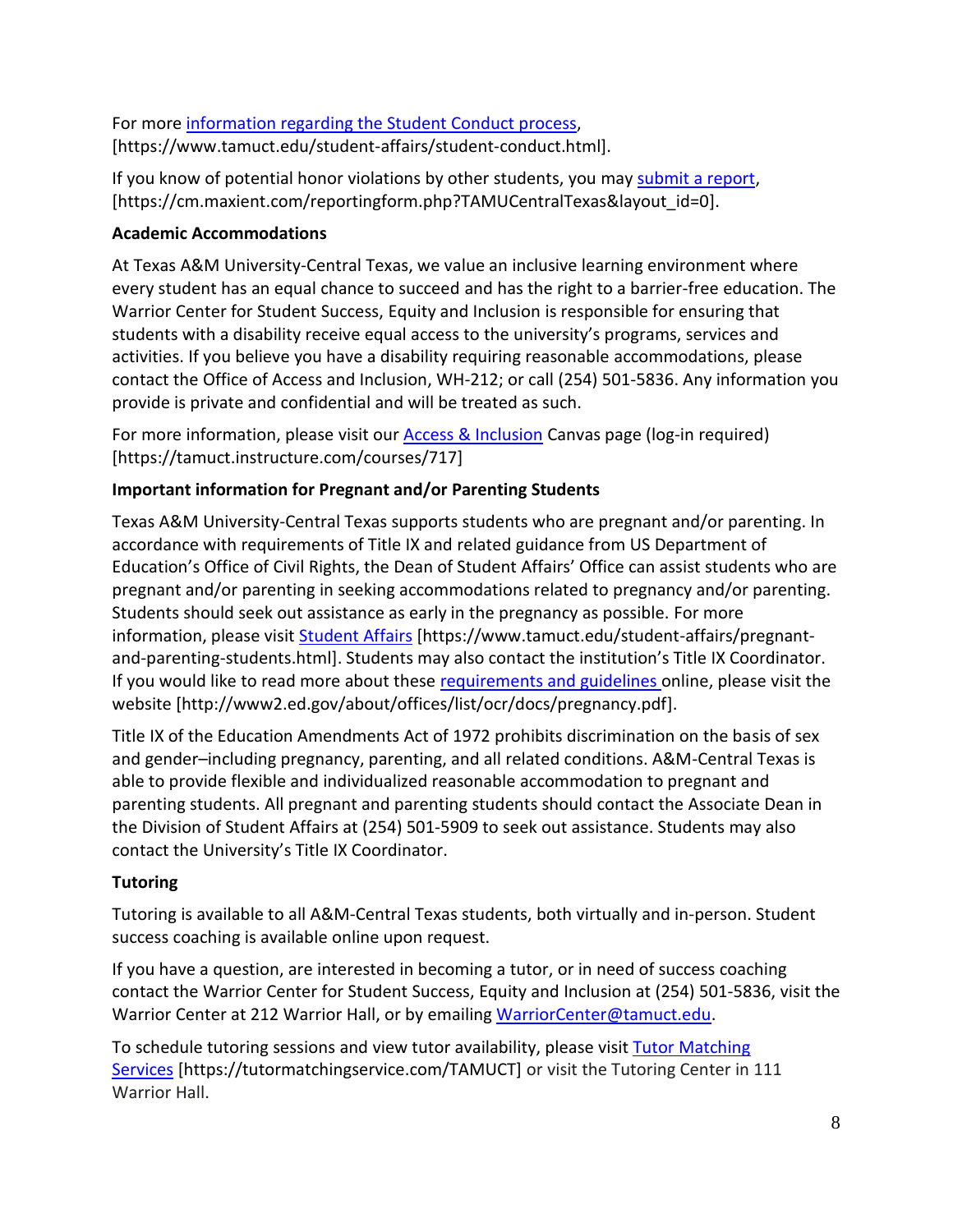Chat live with a remote tutor 24/7 for almost any subject from on your computer! Tutor.com is an online tutoring platform that enables A&M-Central Texas students to log in and receive online tutoring support at no additional cost. This tool provides tutoring in over 40 subject areas except writing support. Access Tutor.com through Canvas.

# **University Writing Center**

University Writing Center: Located in Warrior Hall 416, the University Writing Center (UWC) at Texas A&M University–Central Texas (A&M–Central Texas) is a free service open to all A&M– Central Texas students. For the Spring 2022 semester, the hours of operation are from 10:00 a.m.-5:00 p.m. Monday thru Thursday in Warrior Hall 416 (with online tutoring available every hour as well) with satellite hours available online only Monday thru Thursday from 6:00-9:00 p.m. and Saturday 12:00-3:00 p.m.

Tutors are prepared to help writers of all levels and abilities at any stage of the writing process. While tutors will not write, edit, or grade papers, they will assist students in developing more effective composing practices. By providing a practice audience for students' ideas and writing, our tutors highlight the ways in which they read and interpret students' texts, offering guidance and support throughout the various stages of the writing process. In addition, students may work independently in the UWC by checking out a laptop that runs the Microsoft Office suite and connects to WIFI, or by consulting our resources on writing, including all of the relevant style guides. Whether you need help brainstorming ideas, organizing an essay, proofreading, understanding proper citation practices, or just want a quiet place to work, the UWC is here to help!

Students may arrange a one-to-one session with a trained and experienced writing tutor by making an appointment via [WCOnline](https://tamuct.mywconline.com/) [https://tamuct.mywconline.com/]. In addition, you can email Dr. Bruce Bowles Jr. at bruce.bowles@tamuct.edu if you have any questions about the UWC, need any assistance with scheduling, or would like to schedule a recurring appointment with your favorite tutor by making an appointment via [WCOnline](https://tamuct.mywconline.com/) [https://tamuct.mywconline.com/]. In addition, you can email Dr. Bruce Bowles Jr. at bruce.bowles@tamuct.edu if you have any questions about the UWC, need any assistance with scheduling, or would like to schedule a recurring appointment with your favorite tutor.

# **University Library**

The University Library provides many services in support of research across campus and at a distance. We offer over 200 electronic databases containing approximately 400,000 eBooks and 82,000 journals, in addition to the 96,000 items in our print collection, which can be mailed to students who live more than 50 miles from campus. Research guides for each subject taught at A&M-Central Texas are available through our website to help students navigate these resources. On campus, the library offers technology including cameras, laptops, microphones, webcams, and digital sound recorders.

Research assistance from a librarian is also available 24 hours a day through our online chat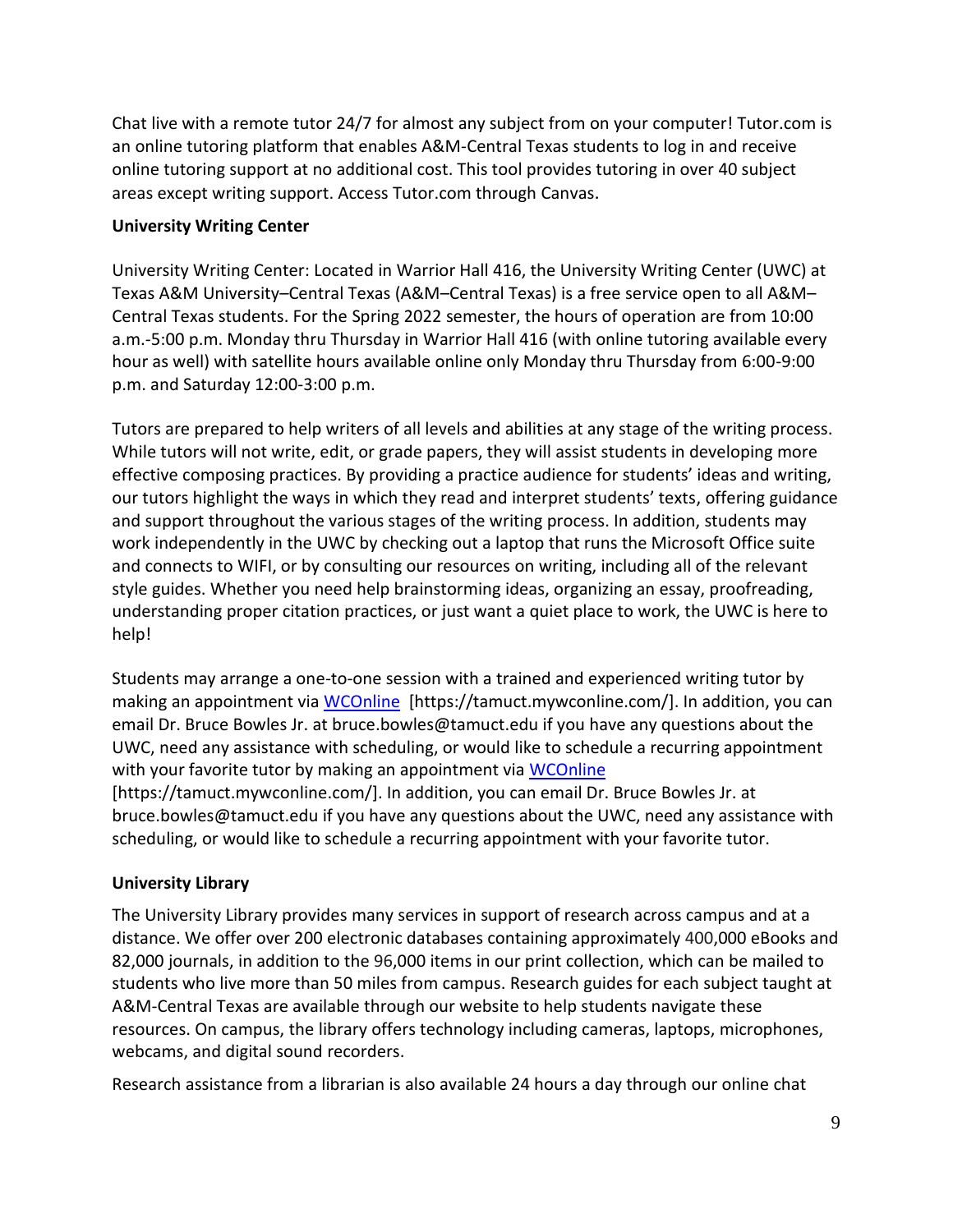service, and at the reference desk when the library is open. Research sessions can be scheduled for more comprehensive assistance, and may take place virtually through WebEx, Microsoft Teams or in-person at the library. Schedule an [appointment](https://nam04.safelinks.protection.outlook.com/?url=https%3A%2F%2Ftamuct.libcal.com%2Fappointments%2F%3Fg%3D6956&data=04%7C01%7Clisa.bunkowski%40tamuct.edu%7Cde2c07d9f5804f09518008d9ab7ba6ff%7C9eed4e3000f744849ff193ad8005acec%7C0%7C0%7C637729369835011558%7CUnknown%7CTWFpbGZsb3d8eyJWIjoiMC4wLjAwMDAiLCJQIjoiV2luMzIiLCJBTiI6Ik1haWwiLCJXVCI6Mn0%3D%7C3000&sdata=KhtjgRSAw9aq%2FoBsB6wyu8b7PSuGN5EGPypzr3Ty2No%3D&reserved=0)

[here](https://nam04.safelinks.protection.outlook.com/?url=https%3A%2F%2Ftamuct.libcal.com%2Fappointments%2F%3Fg%3D6956&data=04%7C01%7Clisa.bunkowski%40tamuct.edu%7Cde2c07d9f5804f09518008d9ab7ba6ff%7C9eed4e3000f744849ff193ad8005acec%7C0%7C0%7C637729369835011558%7CUnknown%7CTWFpbGZsb3d8eyJWIjoiMC4wLjAwMDAiLCJQIjoiV2luMzIiLCJBTiI6Ik1haWwiLCJXVCI6Mn0%3D%7C3000&sdata=KhtjgRSAw9aq%2FoBsB6wyu8b7PSuGN5EGPypzr3Ty2No%3D&reserved=0) [https://tamuct.libcal.com/appointments/?g=6956]. Assistance may cover many topics, including how to find articles in peer-reviewed journals, how to cite resources, and how to piece together research for written assignments.

Our 27,000-square-foot facility on the A&M-Central Texas main campus includes student lounges, private study rooms, group work spaces, computer labs, family areas suitable for all ages, and many other features. Services such as interlibrary loan, TexShare, binding, and laminating are available. The library frequently offers workshops, tours, readings, and other events. For more information, please visit our Library [website](https://nam04.safelinks.protection.outlook.com/?url=https%3A%2F%2Ftamuct.libguides.com%2Findex&data=04%7C01%7Clisa.bunkowski%40tamuct.edu%7C7d8489e8839a4915335f08d916f067f2%7C9eed4e3000f744849ff193ad8005acec%7C0%7C0%7C637566044056484222%7CUnknown%7CTWFpbGZsb3d8eyJWIjoiMC4wLjAwMDAiLCJQIjoiV2luMzIiLCJBTiI6Ik1haWwiLCJXVCI6Mn0%3D%7C1000&sdata=2R755V6rcIyedGrd4Os5rkgn1PvhHKU3kUV1vBKiHFo%3D&reserved=0) [http://tamuct.libguides.com/index].

# **OPTIONAL POLICY STATEMENTS**

# **A Note about Sexual Violence at A&M-Central Texas**

Sexual violence is a serious safety, social justice, and public health issue. The university offers support for anyone struggling with these issues. University faculty are mandated reporters, so if someone discloses that they were sexually assaulted (or a victim of Domestic/Dating Violence or Stalking) while a student at TAMUCT, faculty members are required to inform the Title IX Office. If you want to discuss any of these issues confidentially, you can do so through Student Wellness and Counseling (254-501-5955) located on the second floor of Warrior Hall (207L).

Sexual violence can occur on our campus because predators often feel emboldened, and victims often feel silenced or shamed. It is incumbent on ALL of us to find ways to actively create environments that tell predators we don't agree with their behaviors and tell survivors we will support them. Your actions matter. Don't be a bystander; be an agent of change. For additional information on campus policy and resources visit the [Title IX webpage](https://www.tamuct.edu/compliance/titleix.html) [\[https://www.tamuct.edu/compliance/titleix.html\]](https://www.tamuct.edu/compliance/titleix.html).

# **Behavioral Intervention**

Texas A&M University-Central Texas cares about the safety, health, and well-being of its students, faculty, staff, and community. If you are aware of individuals for whom you have a concern, please make a referral to the Behavioral Intervention Team. Referring your concern shows you care. You can complete the [referral](https://cm.maxient.com/reportingform.php?TAMUCentralTexas&layout_id=2) online

[https://cm.maxient.com/reportingform.php?TAMUCentralTexas&layout\_id=2].

Anonymous referrals are accepted. Please see the [Behavioral Intervention Team](https://www.tamuct.edu/bit) website for more information [https://www.tamuct.edu/bit]. If a person's behavior poses an imminent threat to you or another, contact 911 or A&M-Central Texas University Police at 254-501-5805.

# Copyright Notice

Students should assume that all course material is copyrighted by the respective author(s). Reproduction of course material is prohibited without consent by the author and/or course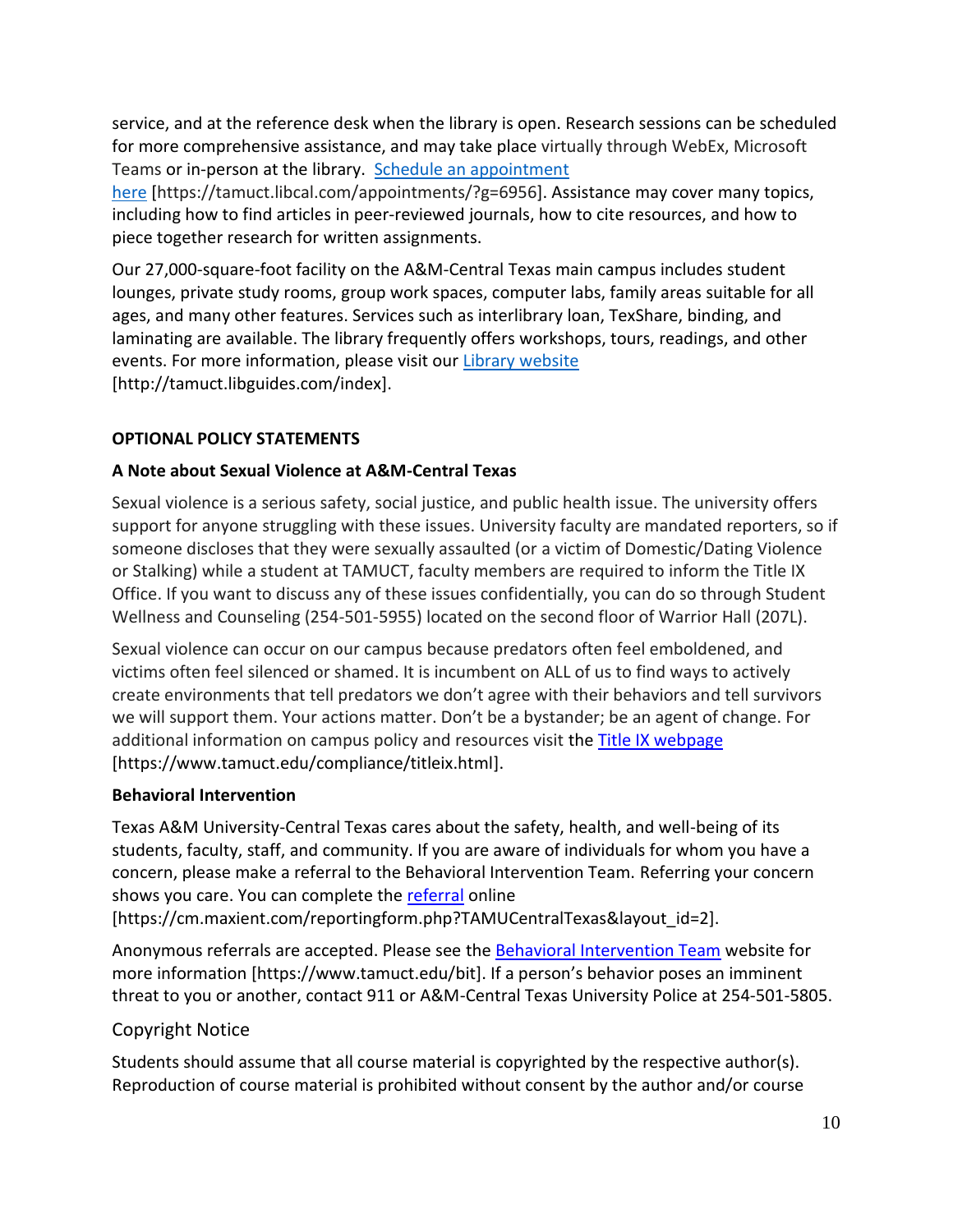instructor. Violation of copyright is against the law and Texas A&M University-Central Texas' Code of Academic Honesty. All alleged violations will be reported to the Office of Student Conduct.

Copyright. 2022 by Taylor Harvey at Texas A&M University-Central Texas, College of Arts and Sciences; 1001 Leadership Place, Killeen, TX 76549; 254-510-5414; [tharvey@tamuct.edu](mailto:tharvey@tamuct.edu)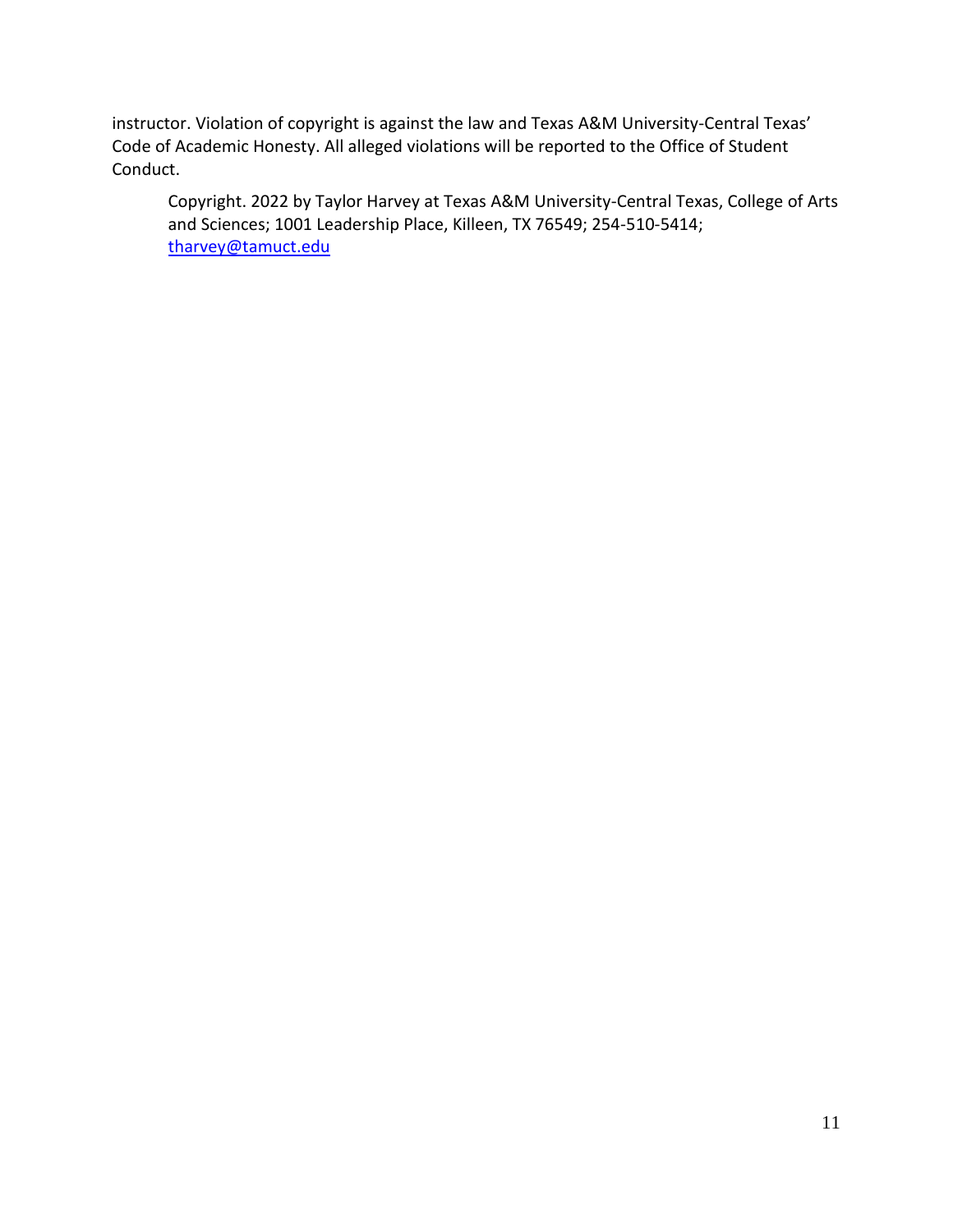|                                                 | Primary Research Article Critique - Grading Rubric                                                                                                                                                                   |                                                                                                                                                     |                                                                                                                                                          |       |
|-------------------------------------------------|----------------------------------------------------------------------------------------------------------------------------------------------------------------------------------------------------------------------|-----------------------------------------------------------------------------------------------------------------------------------------------------|----------------------------------------------------------------------------------------------------------------------------------------------------------|-------|
| Category                                        | Outstanding                                                                                                                                                                                                          | Acceptable                                                                                                                                          | Needs Improvement                                                                                                                                        | Score |
| Introduction<br>(5 pt)                          | Clearly presents key thesis of<br>article. Strong overall critique of<br>the article's thesis support<br>including internal and external<br>considerations. States clearly value<br>of reading article.<br>Comments: | Key thesis of article presented.<br>Mediocre overall critique of the<br>article's thesis support. Value of<br>reading the article stated.           | Key thesis of article poorly presented.<br>Weak summary critique of the article<br>thesis support. Does not state if<br>reading article is of value.     |       |
| Summary<br>(10 pt)                              | Clearly describes thesis, argument<br>and conclusions of text. Shows<br>good understanding of relevant<br>main points and avoids extraneous<br>detail.<br>Comments:                                                  | Describes some elements of thesis<br>and argument, but misses or<br>misunderstands some parts of the<br>text                                        | Misses or misunderstands major parts<br>of text. Lacks basic understanding of<br>the issues.                                                             |       |
| <b>Internal Critique</b><br>(20 pt)             | Perceptively describes and<br>evaluates the kinds of evidence<br>used to support the claims in the<br>text. Thoughtful evaluation of<br>strengths and weaknesses of text.<br>Comments:                               | Describes most of the evidence<br>used, and shows some ability to<br>evaluate usefulness and relevance<br>of evidence.                              | Describes some of the evidence used,<br>but is not able to evaluate relevance<br>and usefulness. Mostly ignores<br>evaluation and focuses on summary     |       |
| <b>External Critique</b><br>(20 pt)             | In depth discussion of real-world<br>context of article including utility of<br>novel properties, scalability, and<br>impact.<br>Comments:                                                                           | Discussion of the real-world<br>context of article and novel<br>properties but missing some key<br>issues.                                          | Discussion of the novel properties<br>poorly addresses or misses key real-<br>world issues.                                                              |       |
| Organization and<br><b>Mechanics</b><br>(20 pt) | Report is well organized and clearly<br>written. The underlying logic is<br>clearly articulated and easy to<br>follow. Words are chosen that                                                                         | Report is organized and clearly<br>written for the most part. In some<br>areas the logic or flow of ideas is<br>difficult to follow. Words are well | Report lacks an overall organization.<br>Reader has to make considerable<br>effort to understand the underlying<br>logic and flow of ideas. Diagrams are |       |